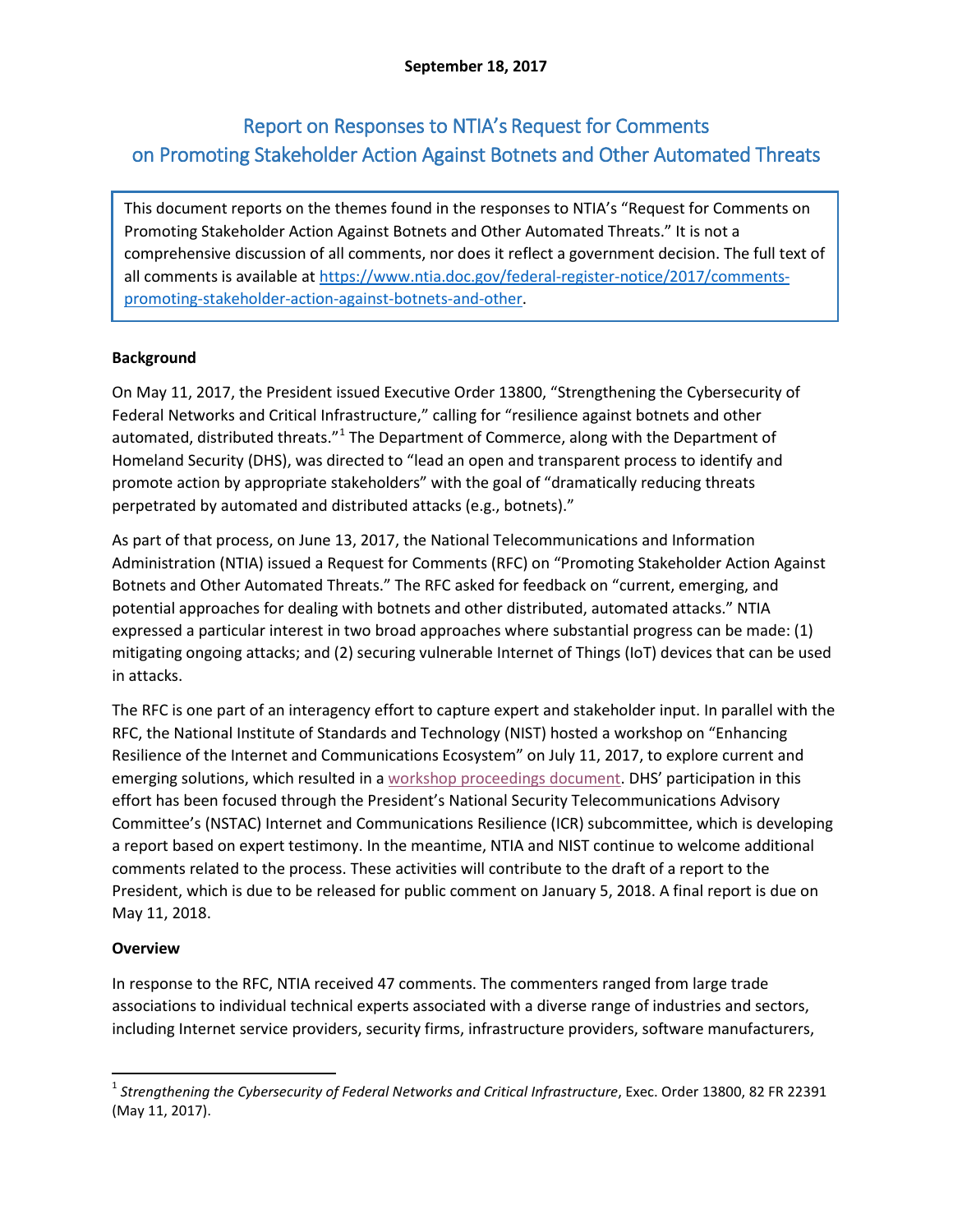civil society, and academia. Comments ranged from attempts to help NTIA better understand the ecosystem and threat landscape, to sharing how recent innovations can help address these issues. Many offered specific policy suggestions and proposals.

Several broad themes emerged across the comments. While the risks from distributed, automated attacks take many forms, there was a general appreciation that addressing these risks is a shared responsibility, calling for ecosystem-wide solutions. No solution can address the overall threat. Moreover, while attacks have evolved to threaten key aspects of the digital ecosystem, the distributed, automated threat is closely linked to other cybersecurity threats across the ecosystem. These attacks are global, by their nature, and require international cooperation to work toward solutions. International standards and best practices will be necessary to achieve an effective global approach, rather than country-specific standards and regulations that could impose unnecessary costs and slow innovation.

Stakeholders resoundingly endorsed voluntary, consensus-based industry- and community-led processes, including NIST's Cybersecurity Framework and NTIA's multistakeholder processes. There were many strong voices against government playing too large a regulatory role. However, a notable number of commenters viewed the lack of existing security and market incentives as requiring more active policy interventions.

### **Notable Issues Identified in the Comments**

Commenters raised several technology policy issues. A topic repeatedly cited was the importance of securing devices across the Internet of Things. Some asked: How can we overcome the challenges of the complexity and diversity of the ecosystem, as well as the lack of incentives and an uncertain role for consumers, to increase the security of devices we connect to the network? Many commenters noted that work has been done on this issue in the past and it should not be overlooked; existing approaches and known best practices can play a key role, if we can identify and overcome barriers to enhance their impact. Other stakeholders emphasized the importance of certifications and standards making it easier to build, deploy, and acquire more secure technology.

More generally, stakeholders recognized that the IoT marketplace is not yet fully mature, especially with respect to security. More tools and better, more widely adopted practices are needed. Numerous companies and consortia are innovating and collaborating to develop new technologies and foster their deployment across the ecosystem, but some are less knowledgeable regarding cybersecurity best practices, and others struggle with slim profit margins that may not easily accommodate security features. While some called for more active government intervention, one popular theme was the role of transparent security practices through independent testing and evaluation. Having a trusted third party to certify goods as being secure or compliant to standards could drive the marketplace by helping consumers make good decisions. Other commenters noted, however, that these types of programs are often difficult to implement successfully due to the constant evolution of the threat environment. Following a "secure development life cycle" can lead to more secure and higher quality systems, but this practice must also be something that can be communicated to the broader ecosystem. Finally, a software "bill of materials" process, similar to an inventory list of ingredients for third-party software components, if implemented from the ground up in a voluntary fashion, could help developers better understand the software code that goes into their products, and help purchasers understand exactly what is in the products they are buying.